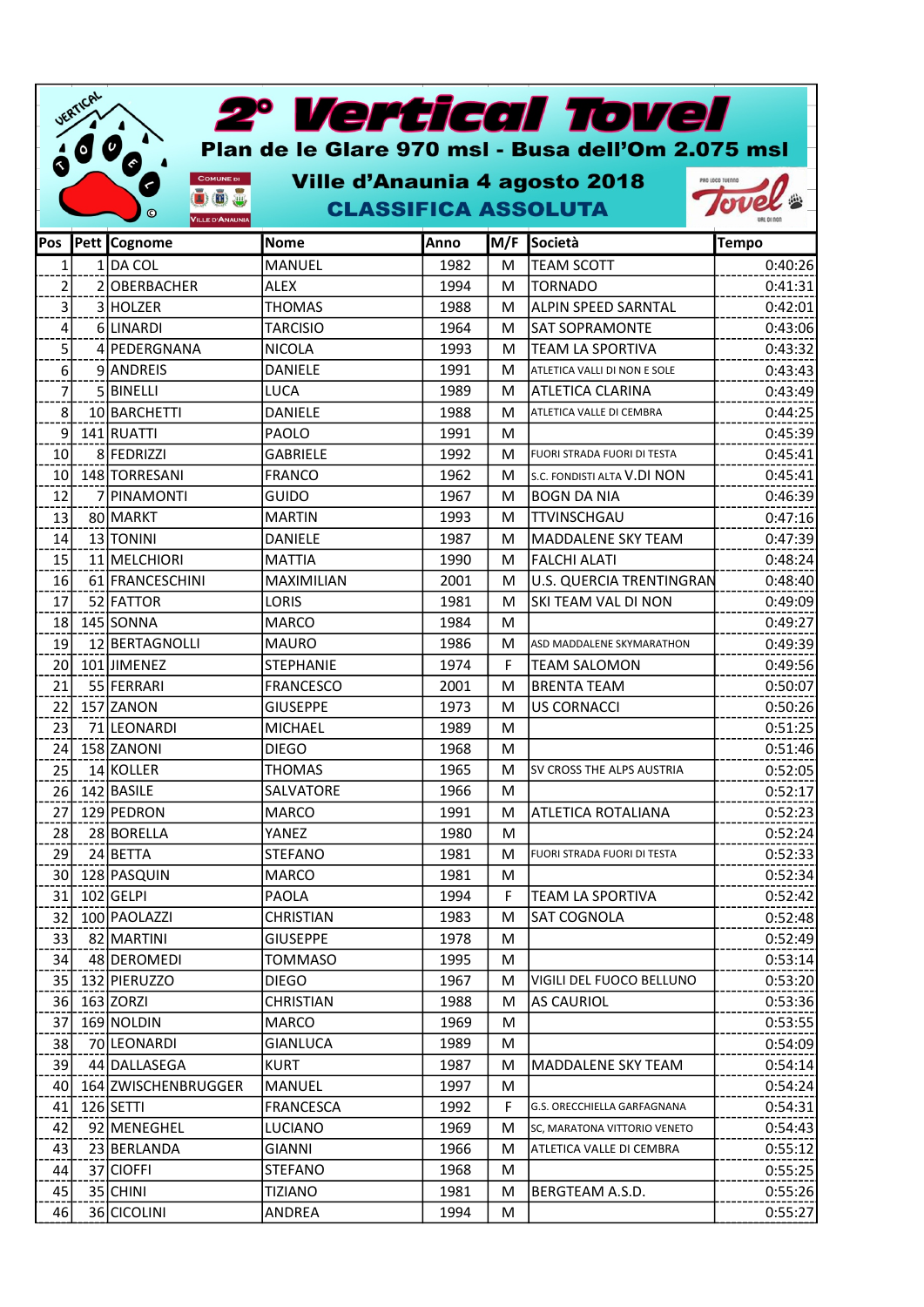| 47  | 137 RONCATO                 | ALESSANDRO            | 1980 | м      |                               | 0:55:32            |
|-----|-----------------------------|-----------------------|------|--------|-------------------------------|--------------------|
| 48  | 72 LEONARDI                 | PAOLO                 | 1965 | м      | FUORI STRADA FUORI DI TESTA   | 0:55:54            |
| 49  | 38 CONTRI                   | <b>LUCA</b>           | 1983 | м      | <b>EMMERUNNING TEAM</b>       | 0:56:13            |
| 50  | 143 SEGATTA                 | <b>NICOLA</b>         | 1977 | м      | <b>GS FRAVEGGIO</b>           | 0:56:24            |
| 51  | 96 MOSCONI                  | <b>EDOARDO</b>        | 1999 | м      |                               | 0:56:26            |
| 52  | 18 ANDREIS                  | <b>LORENZO</b>        | 1969 | М      |                               | 0:56:33            |
| 53  | 81 MARTINELLI               | <b>ADRIANO</b>        | 1968 | м      | MADDALENE SKY TEAM            | 0:56:34            |
| 54  | 140 ROSSI                   | <b>GRAZIANO</b>       | 1965 | м      | ATLETICA ROTALIANA            | 0:56:40            |
| 55  | $69$ $10B$                  | <b>DAMIANO</b>        | 1993 | м      |                               | 0:57:14            |
| 56  | 147 SPRINGHETTI             | <b>DAMIANO</b>        | 1987 | м      | FONDISTI ALTA VAL DI NON      | 0:57:20            |
| 57  | 53 FEDRIZZI                 | <b>DANILO</b>         | 1962 | м      | ATLETICA VALLE DI CEMBRA      | 0:57:22            |
| 58  | 104 PERETTI                 | <b>PAMELA</b>         | 1978 | F      | MADDALENE SKY TEAM            | 0:57:27            |
| 59  | 151 VARONE                  | <b>FAUSTO</b>         | 1965 | м      | <b>ATLETICA MATTEI</b>        | 0:58:45            |
| 60  | 57 FERRAZZA                 | <b>MATTIA</b>         | 2001 | м      |                               | 0:58:58            |
| 61  | 65 GIRARDI                  | <b>ROBERTO</b>        | 1975 | м      | <b>MADDALENE SKY TEAM</b>     | 0:59:01            |
| 62  | 154 VISINTIN                | <b>LUCA</b>           | 1968 | м      | <b>MADDALENE SKY TEAM</b>     | 0:59:07            |
| 63  | 67 GREGORI                  | <b>CELESTINO</b>      | 1964 | м      | <b>MADDALENE SKY MARATHON</b> | 0:59:10            |
| 64  | 130 PENASA                  | <b>MATTIA</b>         | 1985 | м      | <b>NON SOL FADIGHJA</b>       | 0:59:26            |
| 65  | 138 ROSAT                   | <b>GIOVANNI</b>       | 1961 | м      | ATL VALLI DI NON E SOLE       | 0:59:28            |
| 66  | $136$ RELLA                 | <b>STEFANO</b>        | 1971 | м      |                               | 0:59:35            |
| 67  | 153 VISINTAINER             | <b>JANUS</b>          | 1987 | м      | <b>MADDALENE SKY TEAM</b>     | 0:59:44            |
| 68  | 58 FLAIM                    | <b>MAURIZIO</b>       | 1989 | м      | <b>MADDALENE SKY TEAM</b>     | 1:00:18            |
| 69  | 150 VALENTINI               | <b>RENZO</b>          | 1974 | M      |                               |                    |
| 70  | 135 POLETTI                 | MANUEL                | 1986 |        | <b>VELOCI COME LIMOCI</b>     | 1:00:26<br>1:00:43 |
| 71  | $162$ ZORZI                 | <b>ROBERTO</b>        | 1969 | м<br>м | MADDALENE SKY TEAM            | 1:00:54            |
|     |                             |                       |      |        |                               |                    |
| 72  | 62 FRANCESCHINI<br>66 GONZO | <b>LUCA</b>           | 1961 | M      | U.S. QUERCIA TRENTINGRAN      | 1:00:55            |
| 73  |                             | <b>MATTEO</b>         | 1984 | м      |                               | 1:01:07            |
| 74  | 98 NOLDIN                   | LORENZO               | 1969 | м      | <b>NON SOL FADIGHJA CLES</b>  | 1:01:08            |
| 75  | 75 LORENZONI                | <b>ROBERTO</b>        | 1970 | м      | ROMALLO RUNNING               | 1:01:08            |
| 76  | 32 CALAI                    | <b>MATTEO</b>         | 1985 | M      |                               | 1:01:53            |
| 77  | 20 ANGELI                   | <b>GILBERTO</b>       | 1968 | м      | MADDALENE SKY TEAM            | 1:01:59            |
| 78  | 139 ROSSETTO                | <b>MICHELE</b>        | 1994 | M      |                               | 1:02:37            |
| 79  | 78 MAFFIZZOLI               | <b>MAURIZIO</b>       | 1980 | м      | <b>GS MANERBA</b>             | 1:02:48            |
| 80I | 111 DEROMEDI                | <b>ELISA</b>          | 1987 | F      | <b>DEBOI SKI TEAM</b>         | 1:03:08            |
| 81  | 86 MATUELLA                 | ANSELMO               | 1965 | м      | SKI TEAM VAL DI NON           | 1:03:28            |
| 82  | 87 MELCHIORI                | <b>DIEGO</b>          | 1972 | м      | ATLETICA VALLI DI NON E SOLE  | 1:03:40            |
| 83  | 74 LORENZI                  | <b>PIETRO</b>         | 1988 | м      |                               | 1:03:41            |
| 84  | 121 PATERNOSTER             | <b>NADIA</b>          | 1972 | F      | ROMALLORUNNING                | 1:03:43            |
| 85  | 16 BENZER                   | <b>NIKLAS</b>         | 1989 | м      | <b>ADIDAS TERREX</b>          | 1:03:46            |
| 86  | 166 VALENTINELLI            | <b>BATTISTA</b>       | 1991 | M      |                               | 1:03:48            |
| 87  | 30 BORTOLAMEOLLI            | <b>MARCO</b>          | 1976 | м      | <b>ARTUICK VEGAIA</b>         | 1:04:16            |
| 88  | 159 ZAPPINI                 | <b>MAURO</b>          | 1966 | M      |                               | 1:04:40            |
| 89  | 89 MENAPACE                 | PIERANTONIO           | 1959 | м      |                               | 1:04:41            |
| 90l | 168 JOPPI                   | WILHELM               | 1955 | М      | LENTI E VELOCI                | 1:05:22            |
| 91  | 33 CAPPELLETTI              | <b>TARCISIO</b>       | 1953 | м      | <b>ATLETICA COPPIO</b>        | 1:05:23            |
| 92  | 39 CORRADI                  | <b>NORMAN</b>         | 1992 | м      | FORTE CORNO RUN               | 1:05:41            |
| 93  | 165 BELLA                   | <b>ROBERTO</b>        | 1968 | M      | PODISTI CASTIGLIONESI         | 1:05:45            |
| 94  | 76 LUCIN                    | <b>MAURIZIO</b>       | 1971 | M      |                               | 1:05:48            |
| 95  | 50 FACINELLI                | <b>BRUNO</b>          | 1952 | м      | ATLETICA ROTALIANA            | 1:06:23            |
| 96  | 64 GIONTA                   | <b>WALTER</b>         | 1956 | м      | ATLETICA VAL DI NON E SOLE    | 1:06:26            |
| 97  | 124 SENDREA                 | <b>ELENA</b>          | 1985 | F      | <b>MARATHON KLUB</b>          | 1:07:16            |
| 98  | 146 SPEZIALI                | CARLO                 | 1974 | M      | <b>SAT AVIO</b>               | 1:07:29            |
| 99  | 108 DALMONEGO               | <b>MARIA CRISTINA</b> | 1957 | F      | ATLETICA ROTALIANA            | 1:07:37            |
| 100 | 122 PEZZINI                 | ROMINA                | 1975 | F      | FONDISTI ALTA VAL DI NON      | 1:07:38            |